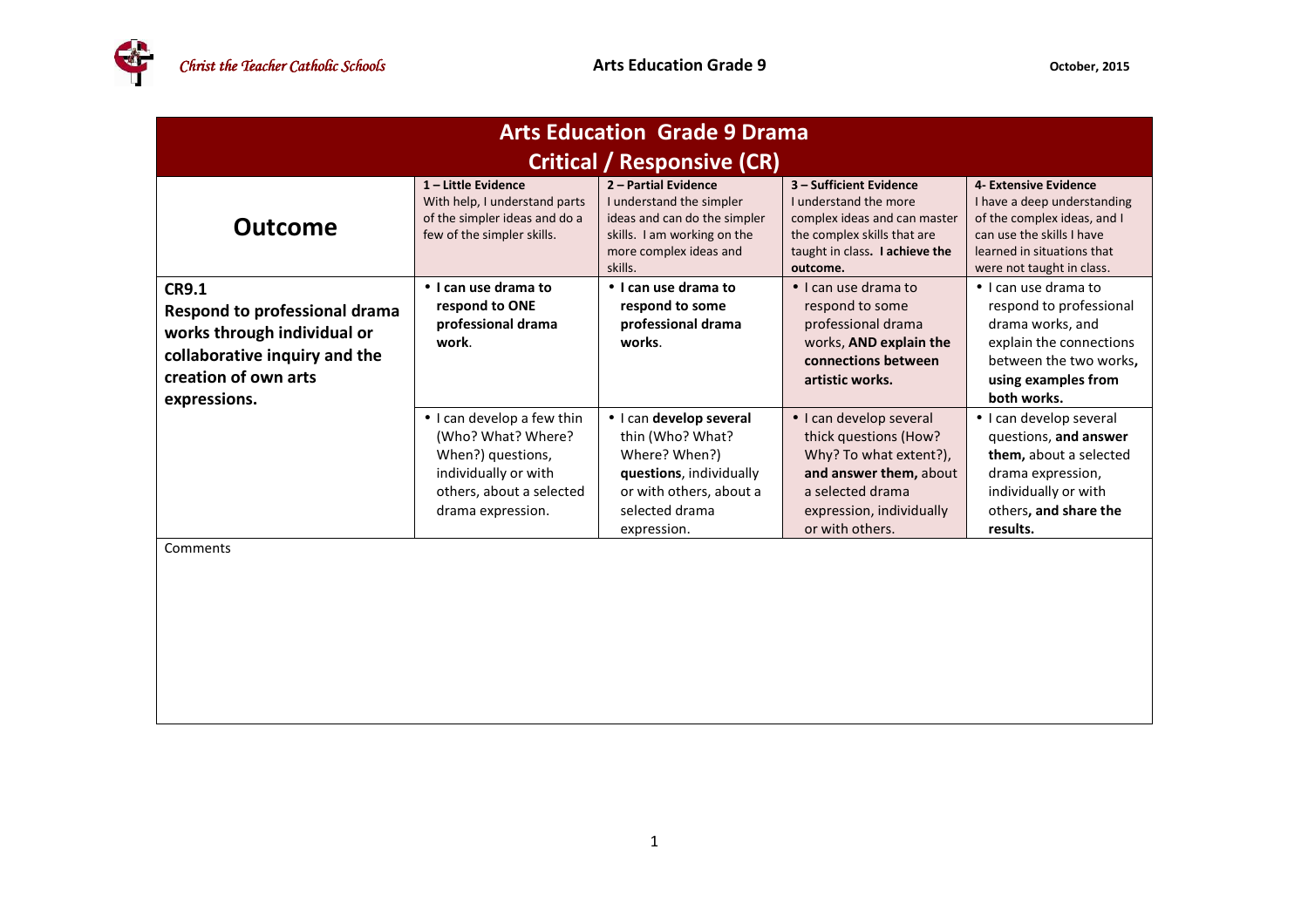| <b>Arts Education Grade 9 Drama</b>                                                                    |                                                                                                                                                  |                                                                                                                                                                            |                                                                                                                                                                                                                          |                                                                                                                                                                                                               |  |  |  |
|--------------------------------------------------------------------------------------------------------|--------------------------------------------------------------------------------------------------------------------------------------------------|----------------------------------------------------------------------------------------------------------------------------------------------------------------------------|--------------------------------------------------------------------------------------------------------------------------------------------------------------------------------------------------------------------------|---------------------------------------------------------------------------------------------------------------------------------------------------------------------------------------------------------------|--|--|--|
| <b>Critical / Responsive (CR)</b>                                                                      |                                                                                                                                                  |                                                                                                                                                                            |                                                                                                                                                                                                                          |                                                                                                                                                                                                               |  |  |  |
| <b>Outcome</b>                                                                                         | 1-Little Evidence<br>With help, I understand parts<br>of the simpler ideas and do a<br>few of the simpler skills.                                | 2 - Partial Evidence<br>I understand the simpler<br>ideas and can do the simpler<br>skills. I am working on the<br>more complex ideas and<br>skills.                       | 3 - Sufficient Evidence<br>I understand the more<br>complex ideas and can master<br>the complex skills that are<br>taught in class. I achieve the<br>outcome.                                                            | 4- Extensive Evidence<br>I have a deep understanding<br>of the complex ideas, and I<br>can use the skills I have<br>learned in situations that<br>were not taught in class.                                   |  |  |  |
| <b>CR9.2</b><br>Investigate and identify ways<br>that today's drama expressions<br>can inspire change. | • I can propose the extent<br>to which today's drama<br>expressions can inspire<br>change, using a few<br>teacher-selected drama<br>expressions. | • I can propose the extent<br>to which today's drama<br>expressions can inspire<br>change, using a few<br>drama expressions I<br>have selected myself<br>through research. | • I can propose and<br>support with examples<br>and details the extent to<br>which today's drama<br>expressions can inspire<br>change, using several<br>drama expressions I<br>have selected myself<br>through research. | • I can compare with<br>examples and details<br>the extent to which<br>today's drama<br>expressions can inspire<br>change in a variety of<br>drama expressions I have<br>selected myself through<br>research. |  |  |  |
| Comments                                                                                               |                                                                                                                                                  |                                                                                                                                                                            |                                                                                                                                                                                                                          |                                                                                                                                                                                                               |  |  |  |